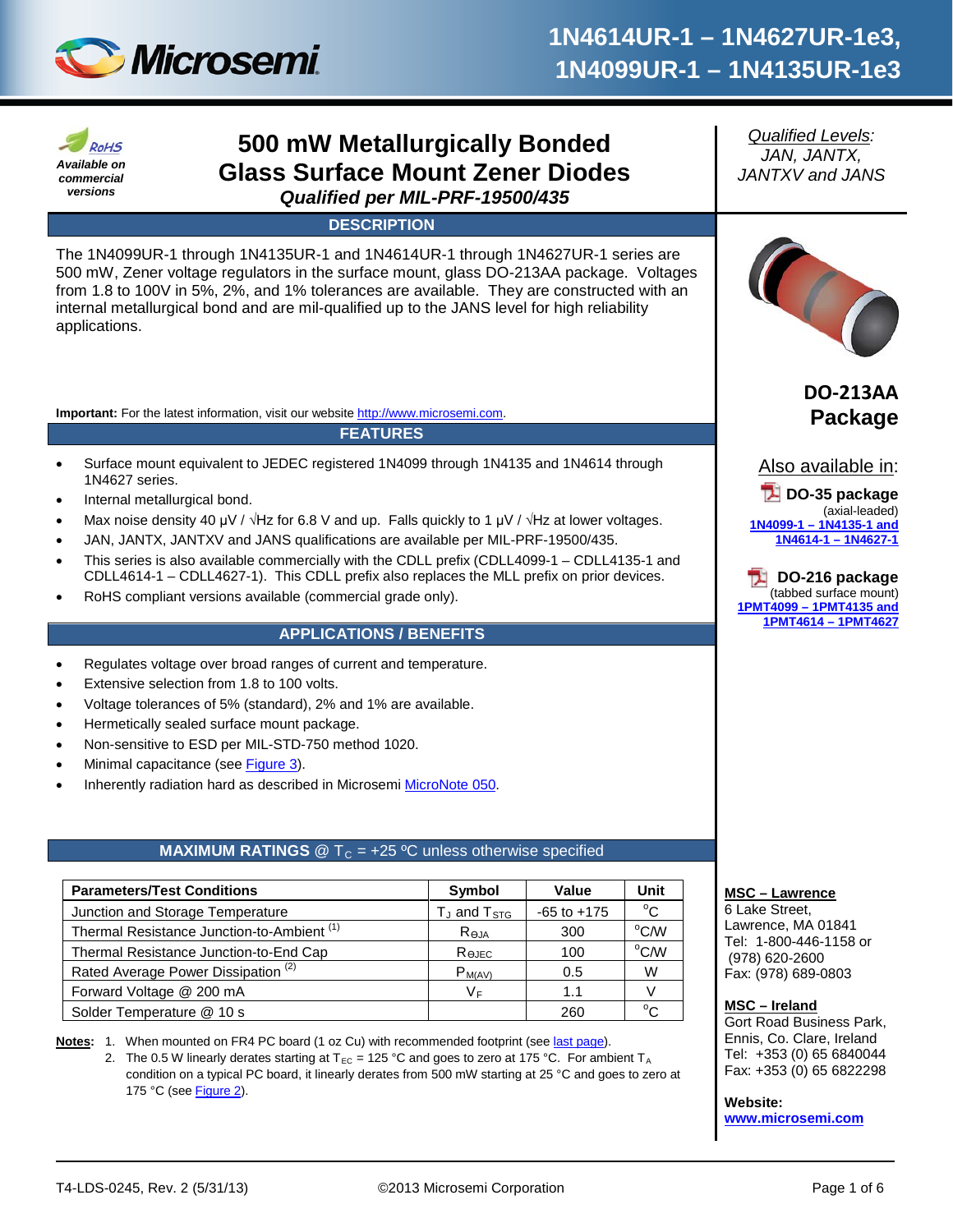

#### **MECHANICAL and PACKAGING**

- CASE: Hermetically sealed glass DO-213AA (SOD80 or CDLL34) MELF style package.
- TERMINALS: Tin-lead or RoHS compliant annealed matte-tin (on commercial grade only) plating. Solderable per MIL-STD-750, method 2026.
- POLARITY: Cathode indicated by banded end. Diode is to be operated with the banded end positive with respect to the opposite end for Zener regulation.
- MARKING: Cathode band only.
- TAPE & REEL option: Standard per EIA-481-1-A with 12 mm tape (add "TR" suffix to part number). Consult factory for quantities.
- WEIGHT: Approximately 0.04 grams.
- See [Package Dimensions](#page-5-1) on last page.

#### **PART NOMENCLATURE**

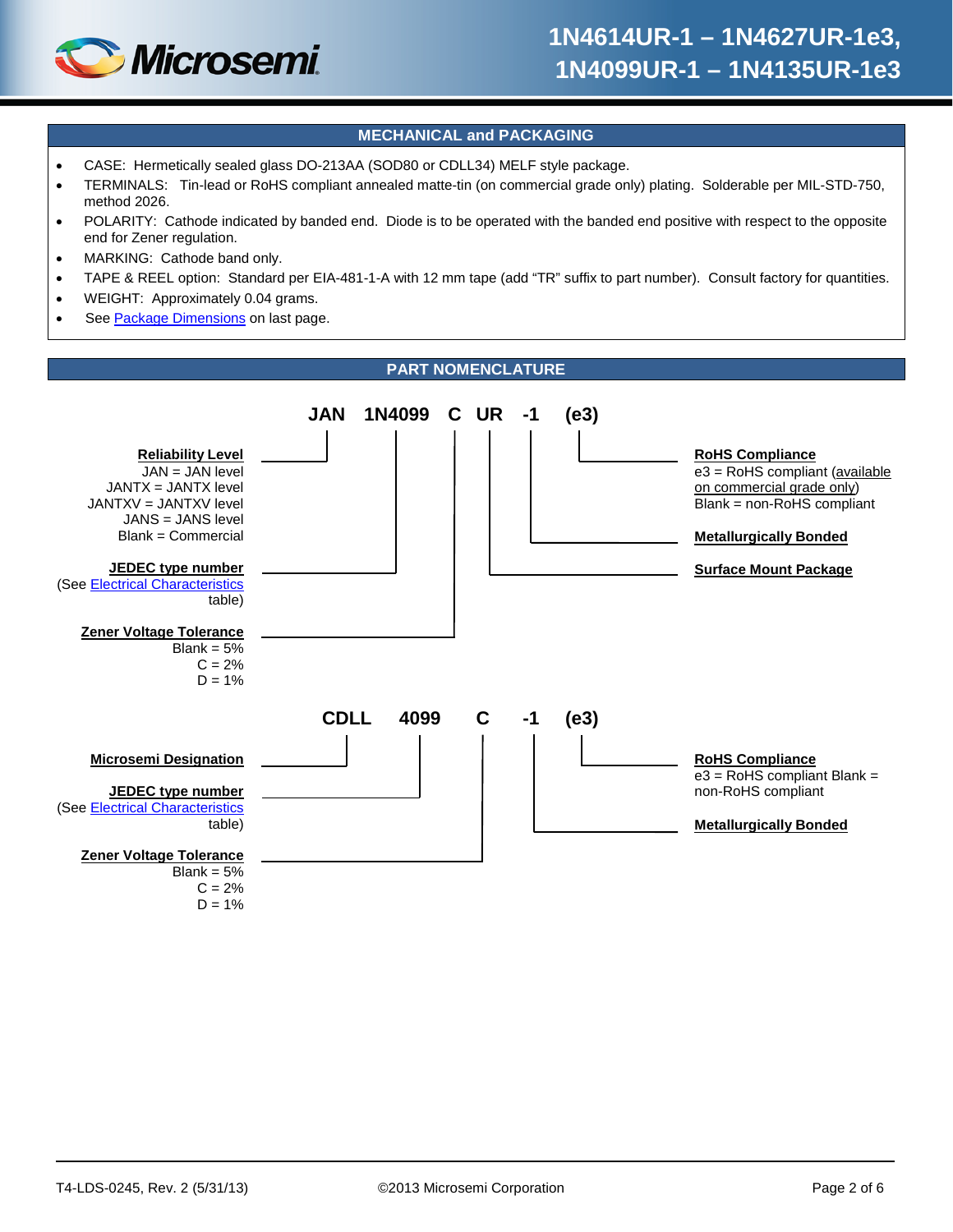

| <b>SYMBOLS &amp; DEFINITIONS</b> |                                                                                                                                                                                                                                                    |  |  |  |
|----------------------------------|----------------------------------------------------------------------------------------------------------------------------------------------------------------------------------------------------------------------------------------------------|--|--|--|
| Symbol                           | <b>Definition</b>                                                                                                                                                                                                                                  |  |  |  |
| $\alpha_{VZ}$                    | Temperature Coefficient of Regulator Voltage: The change in regulator voltage divided by the change in temperature<br>that caused it expressed in %/C or mV/°C.                                                                                    |  |  |  |
| <sup>I</sup> R                   | Reverse Current: The maximum reverse (leakage) current that will flow at the specified voltage and temperature.                                                                                                                                    |  |  |  |
| $I_z$ , $I_{ZT}$ , $I_{ZK}$      | Regulator Current: The dc regulator current ( $I_z$ ), at a specified test point ( $I_{zT}$ ), near breakdown knee ( $I_{zK}$ ).                                                                                                                   |  |  |  |
| <b>I</b> <sub>ZM</sub>           | Maximum Regulator (Zener) Current: The maximum rated dc current for the specified power rating.                                                                                                                                                    |  |  |  |
| $N_D$                            | Noise Density: The noise generated over a specified frequency bandwidth usually specified in terms of mV/ $\sqrt{Hz}$ .                                                                                                                            |  |  |  |
| $V_{R}$                          | Reverse Voltage: The reverse voltage dc value, no alternating component.                                                                                                                                                                           |  |  |  |
| V,                               | Zener Voltage: The Zener voltage the device will exhibit at a specified current $\left(\frac{1}{2}\right)$ in its breakdown region.                                                                                                                |  |  |  |
| $Z_{ZT}$ or $Z_{ZK}$             | Dynamic Impedance: The small signal impedance of the diode when biased to operate in its breakdown region at a<br>specified rms current modulation (typically 10% of $I_{ZT}$ or $I_{ZK}$ ) and superimposed on $I_{ZT}$ or $I_{ZK}$ respectively. |  |  |  |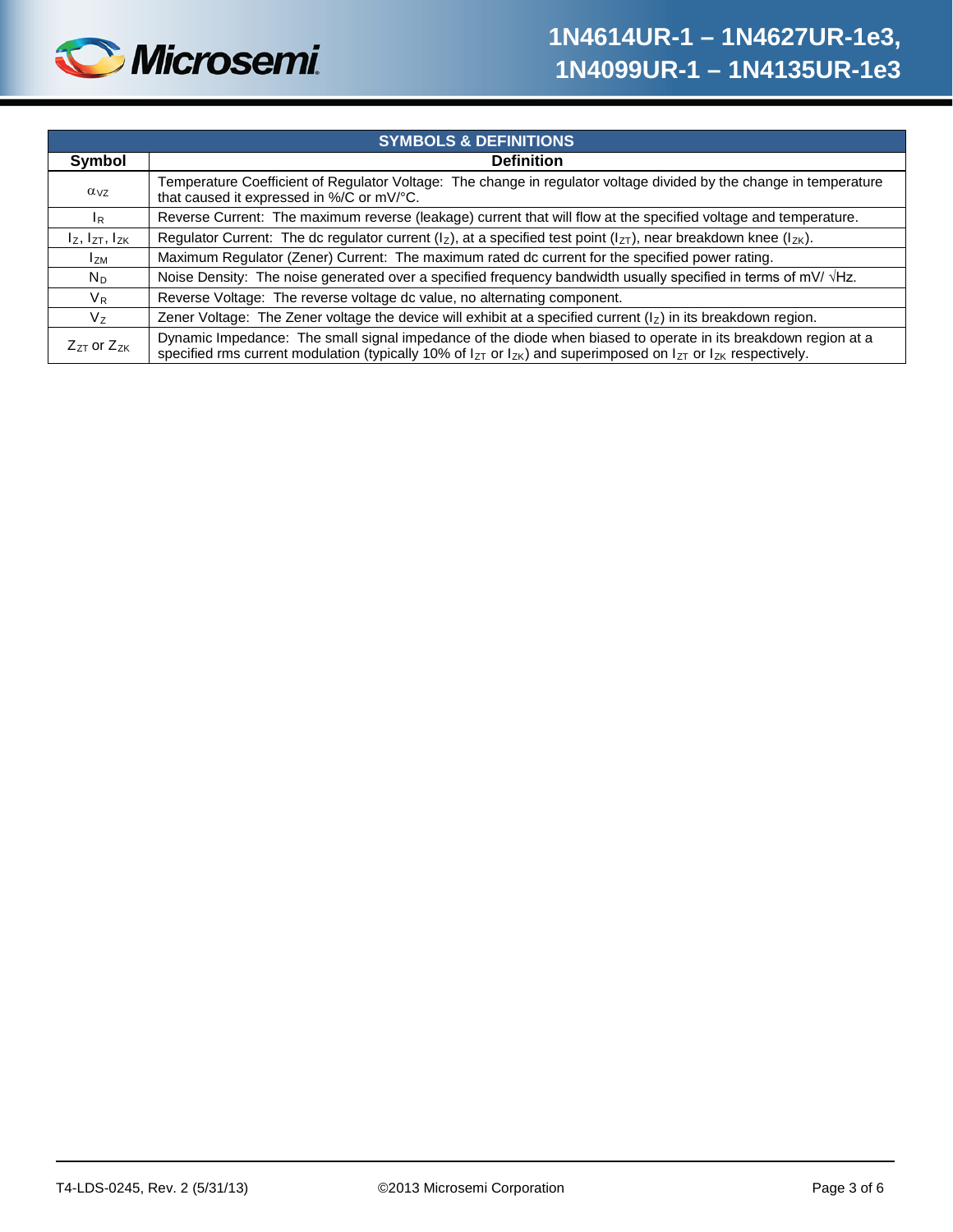

<span id="page-3-0"></span>

|                                                   |                                                    |                                                                                      |                                                           | <b>ELECTRICAL CHARACTERISTICS @ 25 °C unless otherwise stated</b>          |                                                                   |              |                                                                        |                                                                |                                                                              |
|---------------------------------------------------|----------------------------------------------------|--------------------------------------------------------------------------------------|-----------------------------------------------------------|----------------------------------------------------------------------------|-------------------------------------------------------------------|--------------|------------------------------------------------------------------------|----------------------------------------------------------------|------------------------------------------------------------------------------|
| <b>INDUSTRY</b><br><b>PART NUMBER</b><br>(Note 1) | <b>MICROSEMI</b><br><b>PART NUMBER</b><br>(Note 1) | <b>NOMINAL</b><br><b>ZENER</b><br><b>VOLTAGE</b><br>$V_z \otimes I_{ZT}$<br>(Note 2) | <b>ZENER</b><br><b>TEST</b><br><b>CURRENT</b><br>$I_{ZT}$ | <b>MAXIMUM</b><br><b>ZENER</b><br><b>IMPEDANCE</b><br>$Z_{ZT}$<br>(Note 3) | <b>MAXIMUM</b><br><b>REVERSE</b><br><b>CURRENT</b><br>$I_R @ V_R$ |              | <b>MAXIMUM</b><br><b>NOISE</b><br><b>DENSITY</b><br>$N_D$ $@$ $I_{ZT}$ | <b>MAXIMUM</b><br><b>ZENER</b><br><b>CURRENT</b><br><b>IzM</b> | <b>MAXIMUM</b><br>TEMP.COEFF.<br>OF ZENER<br><b>VOLTAGE</b><br>$\alpha_{VZ}$ |
|                                                   |                                                    | <b>Volts</b>                                                                         | μA                                                        | Ohms                                                                       | μA                                                                | <b>Volts</b> | $\mu$ V/ $\sqrt{Hz}$                                                   | mA                                                             | %C                                                                           |
| 1N4614UR-1                                        | CDLL4614-1                                         | 1.8                                                                                  | 250                                                       | 1200                                                                       | $\overline{3.5}$                                                  | 1.0          | 1                                                                      | 120.0                                                          | $-0.075$                                                                     |
| 1N4615UR-1                                        | CDLL4615-1                                         | 2.0                                                                                  | 250                                                       | 1250                                                                       | 2.5                                                               | 1.0          | 1                                                                      | 110.0                                                          | $-0.075$                                                                     |
| 1N4616UR-1                                        | CDLL4616-1                                         | 2.2                                                                                  | 250                                                       | 1300                                                                       | 2.0                                                               | 1.0          | 1                                                                      | 100.0                                                          | $-0.075$                                                                     |
| 1N4617UR-1                                        | CDLL4617-1                                         | 2.4                                                                                  | 250                                                       | 1400                                                                       | 1.0                                                               | 1.0          | 1                                                                      | 95.0                                                           | $-0.075$                                                                     |
| 1N4618UR-1                                        | CDLL4618-1                                         | 2.7                                                                                  | 250                                                       | 1500                                                                       | 0.5                                                               | 1.0          | 1                                                                      | 90.0                                                           | $-0.075$                                                                     |
| 1N4619UR-1                                        | CDLL4619-1                                         | 3.0                                                                                  | 250                                                       | 1600                                                                       | 0.4                                                               | 1.0          | 1                                                                      | 87.0                                                           | $-0.075$                                                                     |
| 1N4620UR-1                                        | CDLL4620-1                                         | 3.3                                                                                  | 250                                                       | 1650                                                                       | 3.5                                                               | 1.5          | 1                                                                      | 85.0                                                           | $-0.075$                                                                     |
| 1N4621UR-1                                        | CDLL4621-1                                         | 3.6                                                                                  | 250                                                       | 1700                                                                       | 3.5                                                               | 2.0          | 1                                                                      | 83.0                                                           | $-0.065$                                                                     |
| 1N4622UR-1                                        | CDLL4622-1                                         | 3.9                                                                                  | 250                                                       | 1650                                                                       | 2.5                                                               | 2.0          | 1                                                                      | 80.0                                                           | $-0.060$                                                                     |
| 1N4623UR-1                                        | CDLL4623-1                                         | 4.3                                                                                  | 250                                                       | 1600                                                                       | 2.0                                                               | 2.0          | 1                                                                      | 77.0                                                           | $-0.050$                                                                     |
| 1N4624UR-1                                        | CDLL4624-1                                         | 4.7                                                                                  | 250                                                       | 1550                                                                       | 5.0                                                               | 3.0          | 1                                                                      | 75.0                                                           | $-0.050,+0.020$                                                              |
| 1N4625UR-1                                        | CDLL4625-1                                         | 5.1                                                                                  | 250                                                       | 1500                                                                       | 5.0                                                               | 3.0          | 2                                                                      | 70.0                                                           | $-0.045,+0.030$                                                              |
| 1N4626UR-1                                        | CDLL4626-1                                         | 5.6                                                                                  | 250                                                       | 1400                                                                       | 5.0                                                               | 4.0          | 4                                                                      | 65.0                                                           | $-0.020,+0.040$                                                              |
| 1N4627UR-1                                        | CDLL4627-1                                         | 6.2                                                                                  | 250                                                       | 1200                                                                       | 5.0                                                               | 5.0          | 5                                                                      | 61.0                                                           | $-0.010,+0.050$                                                              |
| 1N4099UR-1                                        | CDLL4099-1                                         | 6.8                                                                                  | 250                                                       | 200                                                                        | 1.0                                                               | 5.2          | 40                                                                     | 56.0                                                           | $+0.060$                                                                     |
| 1N4100UR-1                                        | CDLL4100-1                                         | 7.5                                                                                  | 250                                                       | 200                                                                        | 1.0                                                               | 5.7          | 40                                                                     | 51.0                                                           | $+0.065$                                                                     |
| 1N4101UR-1                                        | CDLL4101-1                                         | 8.2                                                                                  | 250                                                       | 200                                                                        | 0.5                                                               | 6.3          | 40                                                                     | 46.0                                                           | $+0.070$                                                                     |
| 1N4102UR-1                                        | CDLL4102-1                                         | 8.7                                                                                  | 250                                                       | 200                                                                        | 0.5                                                               | 6.7          | 40                                                                     | 44.0                                                           | $+0.075$                                                                     |
| 1N4103UR-1                                        | CDLL4103-1                                         | 9.1                                                                                  | 250                                                       | 200                                                                        | 0.5                                                               | 7.0          | 40                                                                     | 42.0                                                           | $+0.080$                                                                     |
| 1N4104UR-1                                        | CDLL4104-1                                         | 10.0                                                                                 | 250                                                       | 200                                                                        | 0.5                                                               | 7.6          | 40                                                                     | 38.0                                                           | $+0.080$                                                                     |
| 1N4105UR-1                                        | CDLL4105-1                                         | 11.0                                                                                 | 250                                                       | 200                                                                        | 0.05                                                              | 8.5          | 40                                                                     | 35.0                                                           | $+0.080$                                                                     |
| 1N4106UR-1                                        | CDLL4106-1                                         | 12.0                                                                                 | 250                                                       | 200                                                                        | 0.05                                                              | 9.2          | 40                                                                     | 32.0                                                           | $+0.080$                                                                     |
| 1N4107UR-1                                        | CDLL4107-1                                         | 13.0                                                                                 | 250                                                       | 200                                                                        | 0.05                                                              | 9.9          | 40                                                                     | 29.0                                                           | $+0.080$                                                                     |
| 1N4108UR-1                                        | CDLL4108-1                                         | 14.0                                                                                 | 250                                                       | 200                                                                        | 0.05                                                              | 10.7         | 40                                                                     | 27.0                                                           | $+0.085$                                                                     |
| 1N4109UR-1                                        | CDLL4109-1                                         | 15.0                                                                                 | 250                                                       | 100                                                                        | 0.05                                                              | 11.4         | 40                                                                     | 25.0                                                           | $+0.085$                                                                     |
| 1N4110UR-1                                        | CDLL4110-1                                         | 16.0                                                                                 | 250                                                       | 100                                                                        | 0.05                                                              | 12.2         | 40                                                                     | 24.0                                                           | $+0.085$                                                                     |
| 1N4111UR-1                                        | CDLL4111-1                                         | 17.0                                                                                 | 250                                                       | 100                                                                        | 0.05                                                              | 13.0         | 40                                                                     | 22.0                                                           | $+0.090$                                                                     |
| 1N4112UR-1                                        | CDLL4112-1                                         | 18.0                                                                                 | 250                                                       | 100                                                                        | 0.05                                                              | 13.7         | 40                                                                     | 21.0                                                           | $+0.090$                                                                     |
| 1N4113UR-1                                        | CDLL4113-1                                         | 19.0                                                                                 | 250                                                       | 150                                                                        | 0.05                                                              | 14.5         | 40                                                                     | 20.0                                                           | $+0.090$                                                                     |
| 1N4114UR-1                                        | CDLL4114-1                                         | 20.0                                                                                 | 250                                                       | 150                                                                        | 0.01                                                              | 15.2         | 40                                                                     | 19.0                                                           | $+0.090$                                                                     |
| 1N4115UR-1                                        | CDLL4115-1                                         | 22.0                                                                                 | 250                                                       | 150                                                                        | 0.01                                                              | 16.8         | 40                                                                     | 17.0                                                           | $+0.090$                                                                     |
| 1N4116UR-1                                        | CDLL4116-1                                         | 24.0                                                                                 | 250                                                       | 150                                                                        | 0.01                                                              | 18.3         | 40                                                                     | 16.0                                                           | $+0.090$                                                                     |
| 1N4117UR-1                                        | CDLL4117-1                                         | 25.0                                                                                 | 250                                                       | 150                                                                        | 0.01                                                              | 19.0         | 40                                                                     | 15.0                                                           | $+0.090$                                                                     |
| 1N4118UR-1                                        | CDLL4118-1                                         | 27.0                                                                                 | 250                                                       | 150                                                                        | 0.01                                                              | 20.5         | 40                                                                     | 14.0                                                           | $+0.090$                                                                     |
| 1N4119UR-1                                        | CDLL4119-1                                         | 28.0                                                                                 | 250                                                       | 200                                                                        | 0.01                                                              | 21.3         | 40                                                                     | 14.0                                                           | $+0.095$                                                                     |
| 1N4120UR-1                                        | CDLL4120-1                                         | 30.0                                                                                 | 250                                                       | 200                                                                        | 0.01                                                              | 22.8         | 40                                                                     | 13.0                                                           | $+0.095$                                                                     |
| 1N4121UR-1                                        | CDLL4121-1                                         | 33.0                                                                                 | 250                                                       | 200                                                                        | 0.01                                                              | 25.1         | 40                                                                     | 12.0                                                           | $+0.095$                                                                     |
| 1N4122UR-1                                        | CDLL4122-1                                         | 36.0                                                                                 | 250                                                       | 200                                                                        | 0.01                                                              | 27.4         | 40                                                                     | 11.0                                                           | $+0.095$                                                                     |
| 1N4123UR-1                                        | CDLL4123-1                                         | 39.0                                                                                 | 250                                                       | 200                                                                        | 0.01                                                              | 29.7         | 40                                                                     | 9.8                                                            | $+0.095$                                                                     |
| 1N4124UR-1                                        | CDLL4124-1                                         | 43.0                                                                                 | 250                                                       | 250                                                                        | 0.01                                                              | 32.7         | 40                                                                     | 8.9                                                            | $+0.095$                                                                     |
| 1N4125UR-1                                        | CDLL4125-1                                         | 47.0                                                                                 | 250                                                       | 250                                                                        | 0.01                                                              | 35.8         | 40                                                                     | 8.1                                                            | $+0.095$                                                                     |
| 1N4126UR-1                                        | CDLL4126-1                                         | 51.0                                                                                 | 250                                                       | 300                                                                        | 0.01                                                              | 38.8         | 40                                                                     | 7.5                                                            | $+0.100$                                                                     |
| 1N4127UR-1                                        | CDLL4127-1                                         | 56.0                                                                                 | 250                                                       | 300                                                                        | 0.01                                                              | 42.6         | 40                                                                     | 6.7                                                            | $+0.100$                                                                     |
| 1N4128UR-1                                        | CDLL4128-1                                         | 60.0                                                                                 | 250                                                       | 400                                                                        | 0.01                                                              | 45.6         | 40                                                                     | 6.4                                                            | $+0.100$                                                                     |
| 1N4129UR-1                                        | CDLL4129-1                                         | 62.0                                                                                 | 250                                                       | 500                                                                        | 0.01                                                              | 47.1         | 40                                                                     | 6.1                                                            | $+0.100$                                                                     |
| 1N4130UR-1                                        | CDLL4130-1                                         | 68.0                                                                                 | 250                                                       | 700                                                                        | 0.01                                                              | 51.7         | 40                                                                     | $5.6\,$                                                        | $+0.100$                                                                     |
| 1N4131UR-1                                        | CDLL4131-1                                         | 75.0                                                                                 | 250                                                       | 700                                                                        | 0.01                                                              | 57.0         | 40                                                                     | 5.1                                                            | $+0.100$                                                                     |
| 1N4132UR-1                                        | CDLL4132-1                                         | 82.0                                                                                 | 250                                                       | 800                                                                        | 0.01                                                              | 62.4         | 40                                                                     | 4.6                                                            | $+0.100$                                                                     |
| 1N4133UR-1                                        | CDLL4133-1                                         | 87.0                                                                                 | 250                                                       | 1000                                                                       | 0.01                                                              | 66.2         | 40                                                                     | 4.4                                                            | $+0.100$                                                                     |
| 1N4134UR-1                                        | CDLL4134-1                                         | 91.0                                                                                 | 250                                                       | 1200                                                                       | 0.01                                                              | 69.2         | 40                                                                     | 4.2                                                            | $+0.100$                                                                     |
| 1N4135UR-1                                        | CDLL4135-1                                         | 100.0                                                                                | 250                                                       | 1600                                                                       | 0.01                                                              | 76.0         | 40                                                                     | 3.8                                                            | $+0.100$                                                                     |

*SEE NOTES ON NEXT PAGE.*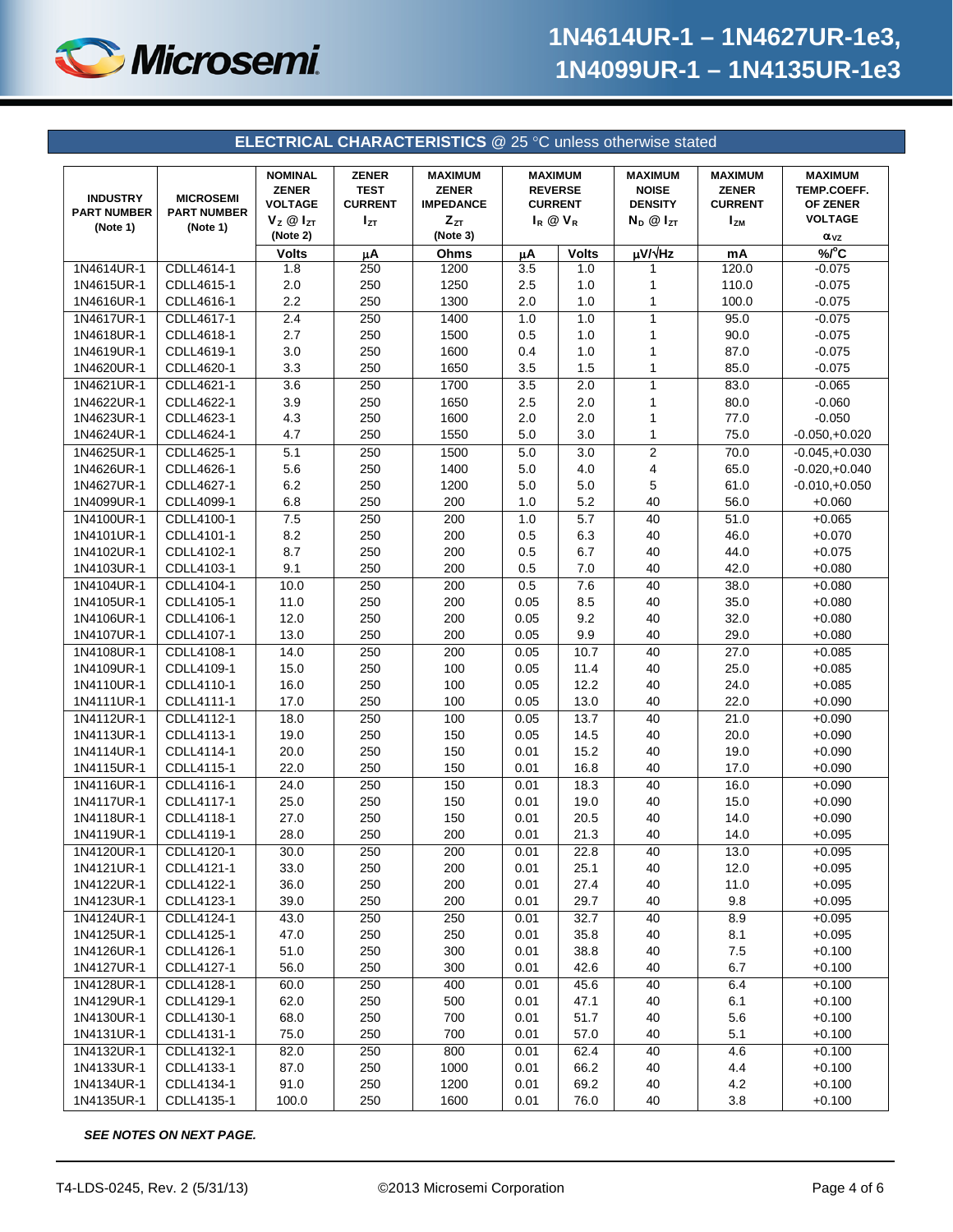

- **NOTE 1:** These may be ordered as either 1N4614UR-1 thru 1N4627UR-1 and 1N4099UR-1 thru 1N4135UR-1 or CDLL4614-1 thru CDLL4627-1 and CDLL4099-1 thru CDLL4135-1. For 1N military types, add the JAN, JANTX, JANTXV prefix for required screening to the industry part number.
- **NOTE 2:** The JEDEC type numbers shown above have a standard tolerance of +/-5% on the nominal Zener voltage. V<sub>z</sub> is measured with the diode in thermal equilibrium (still air) at 25  $^{\circ}$ C for end-cap terminations.
- <span id="page-4-0"></span>**NOTE 3:** Zener impedance is derived by superimposing on  $I_{ZT}$  a 60 Hz rms ac current at 10% of  $I_{ZT}$ . Se[e MicroNote 202](http://www.microsemi.com/en/sites/default/files/micnotes/202.pdf) for  $Z_{ZT}$  variation with  $I_{Z}$ .

**GRAPHS**







#### **FIGURE 1 –** Noise Density Measurement Circuit

Noise density,  $(N_D)$  is specified in microvolt-rms per square-root-hertz. Actual measurement is performed using a 1 KHz to 3 KHz frequency bandpass filter at a constant Zener test current  $(I_{ZT})$  at 25 °C ambient temperature.  $N_D$  is calculated from the formula.



**FIGURE 3 –** Capacitance vs. Zener Voltage (Typical)